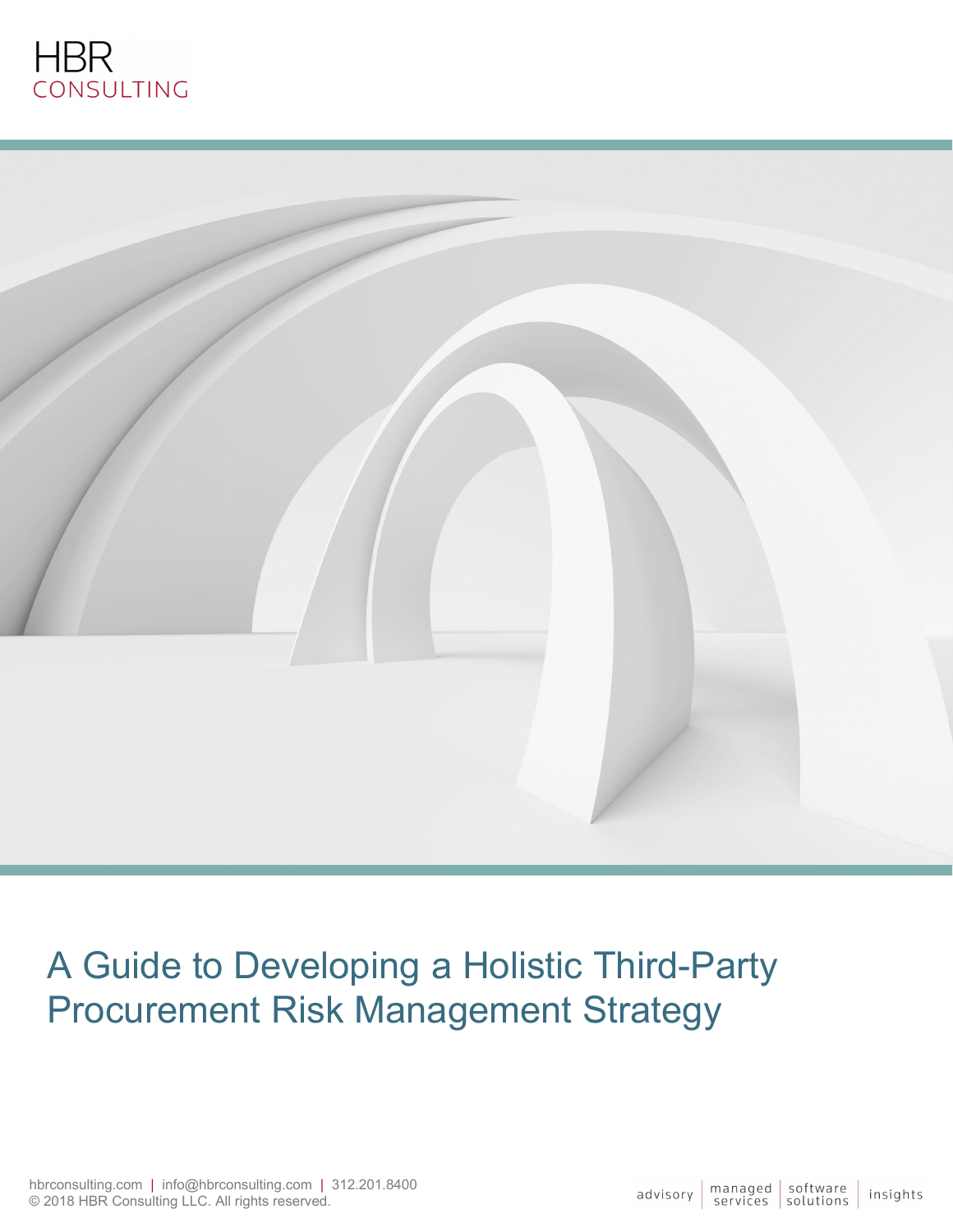#### **The rising importance of managing third-party risk**

While third-party suppliers bring many positive opportunities to law firms and other professional services businesses, they also come with risks, given their potential access to firms' and their clients' most sensitive data. In fact, about a third of firms (33 percent) participating in the Procurement Leader Survey, conducted in conjunction HBR Consulting's 2018 Law Firm [Procurement Roundtable, had experienced a supplier risk](http://blog.hbrconsulting.com/three-steps-to-gain-firm-leaders-buy-in-for-procurement-investments)  event – such as disruption in a third-party engagement due to SLA/contract breach, information loss, a hacking or security issue, or supplier difficulties with financial viability – in the past 24 months.

Managing third-party risk is more critical today than ever before for several reasons. From increased regulatory pressure to heightened client expectations, firms face new challenges that exacerbate the potential risks suppliers pose.

The top three factors that drive third-party risk are:

- *Regulatory environment:* New regulatory requirements like the General Data Protection Regulation (GDPR) have forced firms to address the management of supplier risk more holistically. According to the Procurement Leader survey, a lack of supplier-related information is firms' top concern regarding GDPR compliance (37 percent).
- *Heightened client expectations:* Clients are increasingly concerned about how firms manage security risks. Clients want to know that their firms are identifying possible third-party supplier risks and taking the necessary steps to monitor and control those risks.
- *Firms' reputations in the marketplace:* Firms have access to some of their clients' most sensitive information, and threats to that information can have a serious negative effect on both existing client relationships and the ability to attract new clients. If a supplier-driven incident were to occur, firms risk hurting their perception not only in the legal industry, but also beyond. Furthermore, the legal industry's security measures in particular are viewed as

less sophisticated than other industries, making them a target for hackers.

It is clear that the consequences for firms that fail to manage third-party risk are major. Failure to develop a comprehensive third-party risk management strategy can lead to fines for non-compliance with the GDPR and other data privacy requirements, loss of client revenue, difficulty attracting new clients or potential civil liability. Because of the risks suppliers can pose and the potential side effects they have on a firm's ability to compete, it is critical to develop and execute a third-party risk management program.

**The top three factors that drive third-party risk are the regulatory environment, heightened client expectations and firms' reputations in the marketplace.**

## **Three steps to manage third-party risk**

According to the Procurement Leader Survey, 53 percent of law firms say they have a formal third-party risk management policy, which is up from 29 percent in 2016. While this growth indicates that firms are making progress toward minimizing risk, about half of law firms are not taking adequate steps to protect themselves from third-party risk.

Gaining complete control over third-party risk can take time, but firms that put a strategy in place now will set themselves up for maximum protection in the long term. Here are three major steps of an effective risk-management strategy.

**1. Identify and quantify all suppliers.** The first step in managing risk is to identify possible threats. To start, firms should examine all of their third-party relationships in a consistent manner. This includes identifying everything from cloud services suppliers to document management tools to time and billing software. Additionally, firms must identify both IT and non-IT related suppliers – such as HR benefits, staffing support or travel – to get a complete view of their suppliers.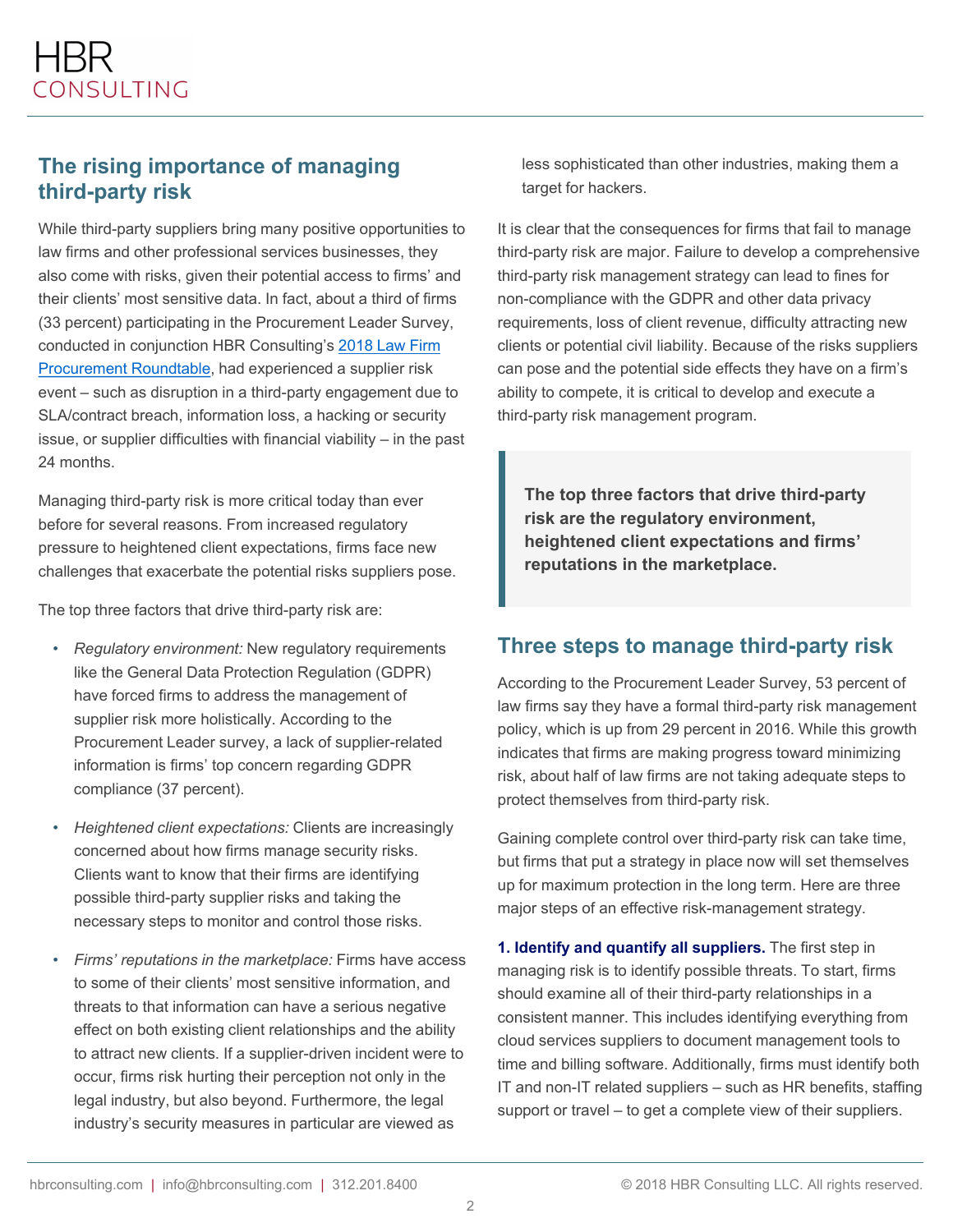Best practices for uncovering all supplier relationships start with having the right technologies in place. As a baseline capability, firms should invest in a spend visibility system to uncover data on who their suppliers are, how much the firm spends with each supplier and what the relationships look like between different arms of the firm. Traditionally, firms house information about suppliers in disparate systems, which may prohibit them from gaining a full picture of their supplier base. Spend visibility systems centralize all thirdparty supplier data, making it easier to quickly access and holistically monitor supplier information.

Once firms identify their supplier relationships, they need a systematic approach to evaluate the relative risk of each relationship based on how they engage with the supplier and the supplier's level of access to facilities or systems, along with sensitive firm, employee and client information. Additionally, evaluations should consider the materiality of the relationship, which is a simple measure of how important the supplier is to the firm. Total spend with the supplier, for instance, is a good indicator of materiality.

Ideally, firms will use a standardized, quantitative methodology for measuring risk, such as a scale from 0 to 100, with input from stakeholders engaging the supplier, the suppliers themselves and other functional areas the supplier will work with. Scoring should include attributes such as the degree of access to information, the duration of the relationship or the reputation of the supplier.

Identification of all suppliers is a crucial first step in risk management. Without a complete view of all third parties that interact with the frim, it is impossible to monitor for and prevent risk.

**Best practices for uncovering all supplier relationships start with having the right technologies in place.**

**2. Mitigate the risks suppliers pose.** Once firms have identified the relative risk of each supplier relationship, they can mitigate specific risks by addressing them within agreed upon key performance indicators (KPIs) and other contractual agreements for performance measurements. The goal of the mitigation step is to tie a supplier's risk to its contract with the firm, and ultimately stay one step ahead of any possible threats. The KPIs firms establish differ by spend areas, but typically include quality and performance data. The act of monitoring KPIs is itself a measure of risk reduction.

Firms must also ensure they have the correct contractual framework for codifying the obligations and triggers of the relationship, including the right level of indemnification based on the risk factor. Additionally, firms should include the defined KPIs and a monitoring process in the contract they sign with the supplier.

Additional contract terms and conditions – all of which are aimed at mitigating supplier risk – should include:

- Remediation timelines and methodologies for identified security risks
- Breach notifications
- Employee and subcontractor vetting (background checks) and data access rights management policy
- Minimum insurance requirements, including general liability, cyber liability, and errors and omissions
- Patch update notification requirements before technology deployment
- Right to audit clause

While risk will always still exist, the right mitigation approach can help firms prevent as much risk as possible, or minimize the severity of any threats that arise.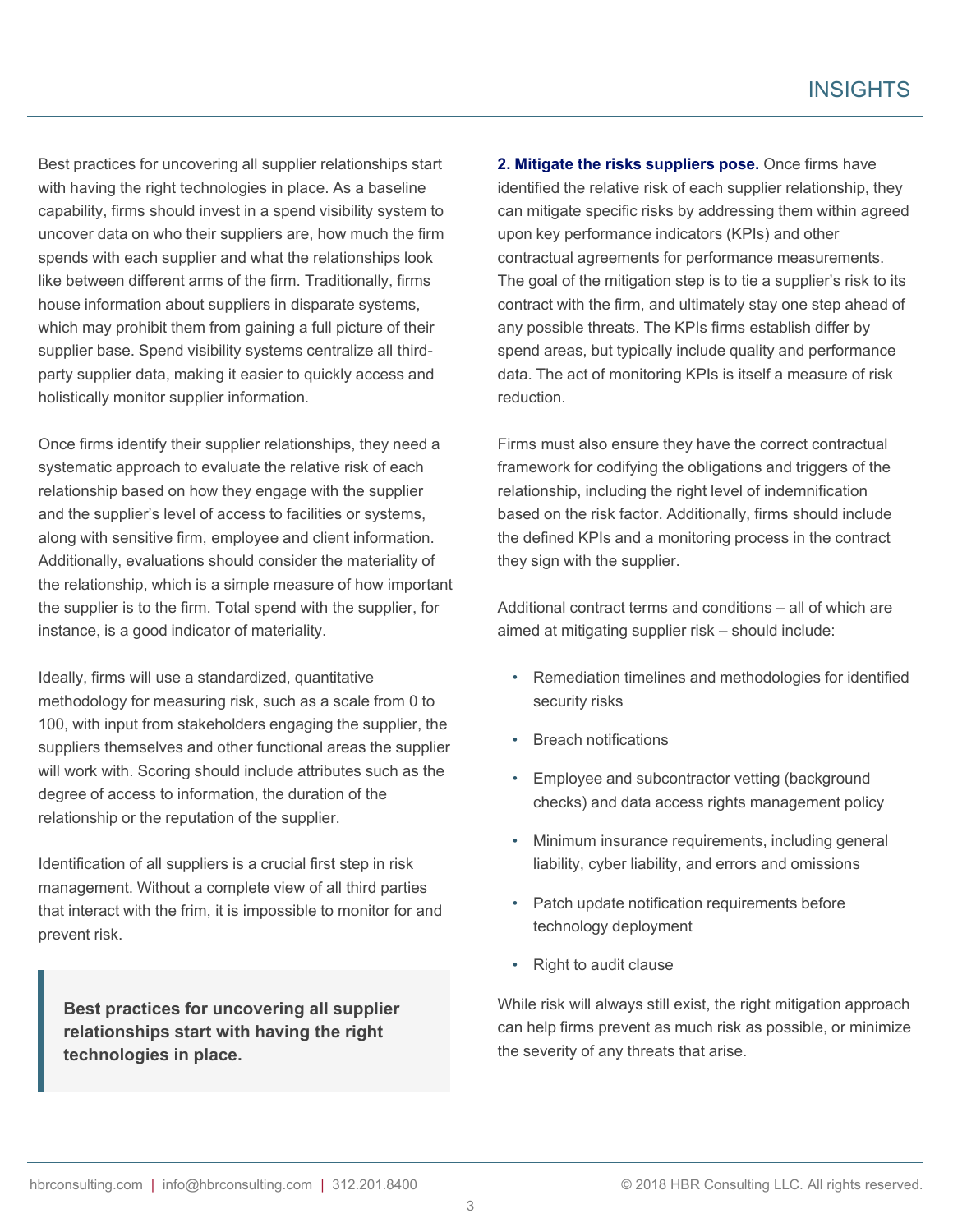**3. Monitor ongoing risks.** Lastly, firms should establish a supplier relationship management program to constantly monitor the activity of third-party suppliers. While establishing KPIs is a good first step, firms cannot effectively thwart risk without monitoring performance against those KPIs. This step primarily includes reviews and other checks on internal satisfaction and risk.

- *Recurring reviews with suppliers:* Reviews should occur quarterly, and should focus on the performance measures previously agreed to by the supplier. These reviews present an opportunity for firms to conduct audits and security reviews. Key stakeholders should be involved in this process to offer feedback and guidance about supplier performance. Prior to these reviews, firms should track how suppliers are performing against SLAs and KPIs, which will reinforce the expectation that suppliers must demonstrate how they provide value for the firm.
- *Internal satisfaction reviews:* In addition to meeting with the suppliers regularly, firms should also conduct internal satisfaction reviews with those who work directly with the supplier. Many firms use net promoter score to track satisfaction – an index that measures users' willingness to recommend the service to others.
- *Technology capabilities monitoring:* For relationships where suppliers have system access, firms should continuously monitor the supplier's technology capabilities. This step includes preventative testing and spot checks.

If abnormal behavior is found, firms should first discuss with relevant internal stakeholders its severity and the potential plan to address it and prevent future recurrences. From here, based on the response and severity, the issue should be escalated within the firm and with the supplier.

The monitoring phase is an important step in getting ahead of all potential risk. The best way to minimize the effect of third-party risk is by tracking suppliers' performance against

pre-defined KPIs, constantly monitoring their engagements with the firm and spotting any issues before they become detrimental to the firm.

#### **Procurement is uniquely positioned to lead firms' third-party risk management**

The process of managing third-party risk has historically been decentralized within firms, making it difficult to formulate and execute formal processes. But as the side effects of third-party risks grow, firms need a strategy for implementing and executing this process.

As with any major business endeavor, firms may find that executing a third-party risk management strategy is easier said than done. According to the Procurement Leader Survey, many firms face challenges such as limited resources to manage this responsibility (59 percent) and internal resistance to change (29 percent).

The procurement function can help firms address challenges such as limited resources and internal resistance to change by serving as a trusted partner that can take the lead in identifying, mitigating and monitoring risk. Since the procurement function leads the strategic selection of and negotiation with third-party suppliers, it is uniquely positioned to serve as the central hub for third-party risk management programs.

**The best way to minimize the effect of thirdparty risk is by tracking suppliers' performance against pre-defined KPIs, constantly monitoring their engagements with the firm and spotting any issues before they become detrimental to the firm.**